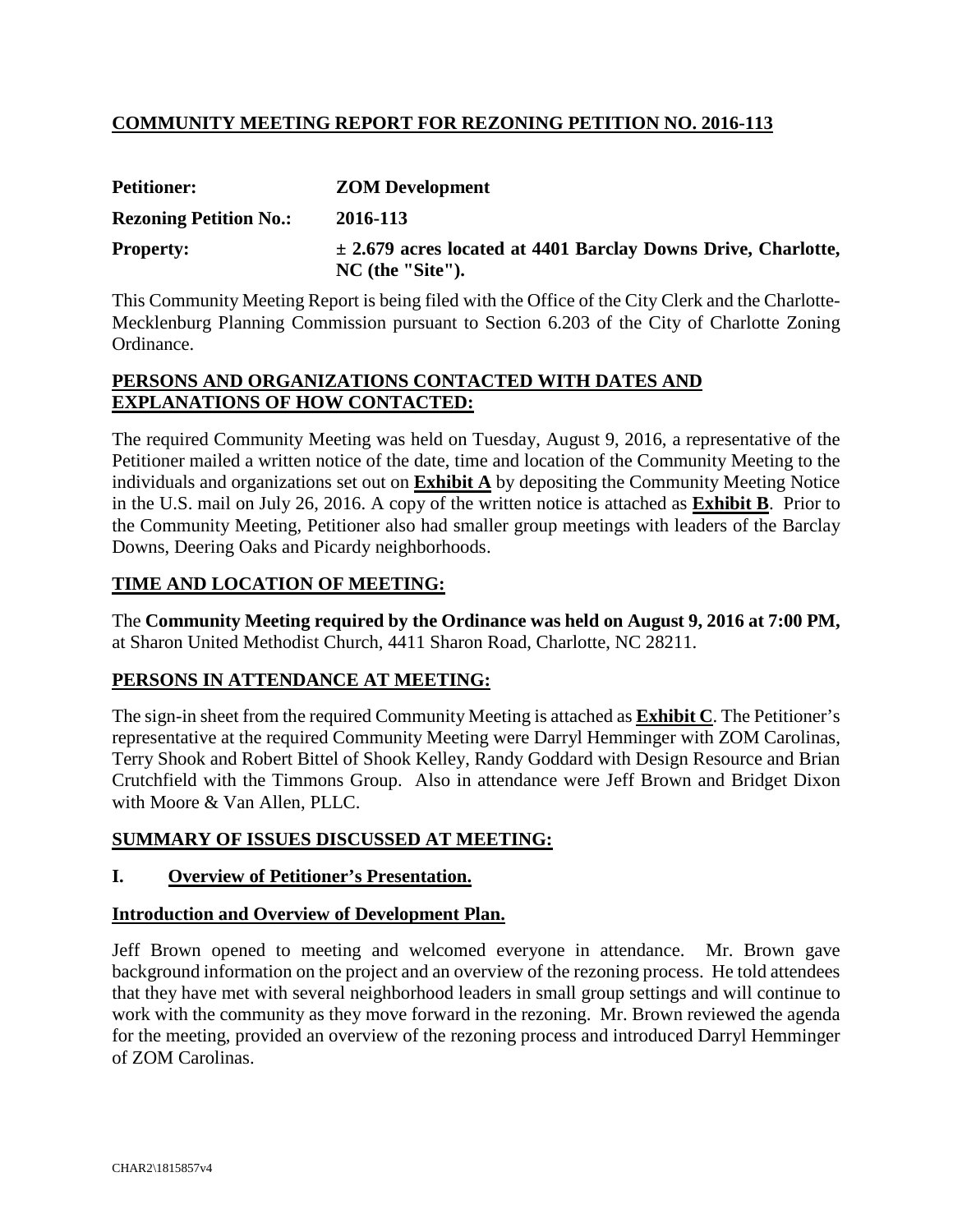ZOM Development is a multi-family developer with high quality projects in Florida, Washington DC, Dallas and the Carolinas. Mr. Hemminger told attendees that ZOM does not create cookie cutter communities, and it does focus on creating high design that is suitable to the area. He explained that currently, the site has an existing office building which will be replaced with high quality mixed-use residential and retail/dining development. The development seeks up to 266 multi-family residential units and up to 15,000 s.f. of retail, restaurant and personal service uses. It was noted that the 15,000 s.f. of non-residential uses could be increased by an additional 10,000 s.f. upon a reduction in the number of residential units by twenty. Mr. Brown stated that this project proposes to place emphasis on the public realm and to design a building and spaces that are oriented to the street. Bridget Dixon reviewed current site conditions including the narrow and discontinuous sidewalks on Carnegie as well as the lack of sidewalk on Bulfinch Road. Ms. Dixon also provided an overview of the Urban Land Institute recommendations for improved pedestrian amenities and connectivity specific to this site.

Ms. Dixon then introduced Terry Shook of Shook Kelley. Mr. Shook stated that the development combines green space and retail in a way that promotes pedestrian connectivity and interest. The redevelopment will result in the loss of some of the existing trees on the site, but many will be preserved and will be punctuated with parks, plazas and courtyards. Mr. Shook described a community that will make stride to be part of the public realm. The architecture and the incorporation of open spaces and plazas will result in a building that appears to be a series of buildings rather than one continuous long wall along the street edge.

Jeff Brown then introduced Randy Goddard to speak on transportation and pedestrian improvements. Mr. Goddard told attendees that the new development would not create major trip generation issues during the peak travel hours. Mr. Goddard acknowledged that traffic traveling on Barclay Downs Drive has created resident concerns for pedestrians walking along the street. This project may be a catalyst of sorts for improved connectivity or sidewalks beyond the project site for broader community benefit. Mr. Goddard also described two pedestrian/transportation improvements that are planned by others to be underway in the future. The first being at Roxborough and Colony and the second at Barclay Downs and Fairview. Mr. Brown then discussed potential support from ZOM for possible sidewalk improvements along Barclay Downs and the less than desirable existing sidewalk network on Barclay Downs Drive subject to community buy-in and CDOT approval.

Mr. Brown closed the presentation issues by highlighting that the development is designed to be a true mixed-use building. Through high-quality architecture, inviting open spaces and improved pedestrian connectivity, this project will provide a new positive, walkable destination for South Park.

Attendees were invited to follow-up with either Darryl Hemminger, Terry Shook or Jeff Brown with additional questions.

### **II. Summary of Questions/Comments and Responses:**

Attendees asked about the height of the building and general site topography. Mr. Hemminger said the zoning plan proposes for 5 stories of residential over a larger/taller ground floor of nonresidential uses. The total height would have a maximum of 96' on average grade and the grade of the site does vary.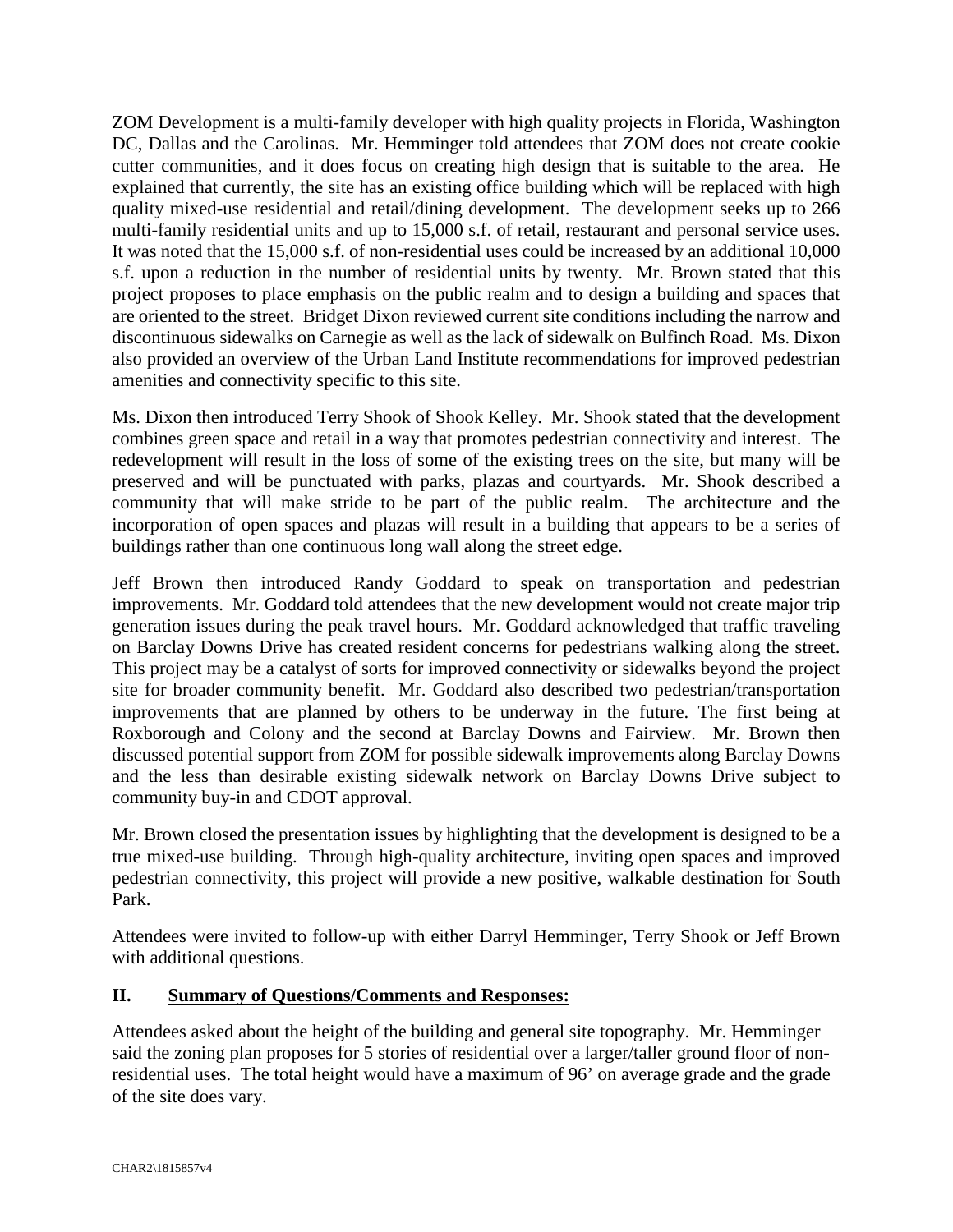Attendees asked how many parking spaces would be available for the development and how would it be configured. Robert Bittel explained that the design is still at the conceptual level and the exact parking configurations are subject to change. Attendees asked then about the appearance of the parking deck from the back of the building. Mr. Bittel explained that the back of the building will have balconies and residential units as well as a screening for the parking deck.

Attendees asked about public art and activity at the ground level retail. Darryl Hemminger pointed out possible areas for public art pieces and explained that locations and details have not been finalized. Terry Shook then explained that the goal is to create a well-articulated brownstone townhome project with residential access directly to the street on Bulfinch side of the project.

Attendees then asked about the type of dining/restaurants planned; it was explained that quality restaurants befitting this location in South Park were contemplated. In response to a follow-up question, it was noted that plan does not contemplate to include drive-thru restaurants, and that a note will be added prohibiting such use.

One attendee asked about the likelihood that South Park Mall would no longer exist in its current form and inquired about future opportunities to provide connectivity through the area. Another individual asked if it was possible to incorporate a cut through for pedestrians. Mr. Hemminger explained that they are willing to address this concept but it would require cooperation from the owner of the Mall.

Attendees asked about preserving trees and what steps the developer plans to take in order to preserve root systems. Mr. Hemminger explained that the trees are a great asset to the real estate. Efforts for preservation and supporting long term health will be established through consultations with an arborist and appropriate techniques that may include creating ventilation for roots.

Attendees had questions pertaining to transportation. One attendee asked about the trip generation increase. Attendees were told that under current estimates, a total increase of 3,000 +/- trips could be expected in the area and a traffic study has been reviewed by CDOT. One resident asked about the streets/intersections that were in the traffic analysis. It was explained that CDOT determines which intersections are studied as part of the analysis. A resident referenced a possible "road diet" to create a narrower 2-lane road to slow down traffic and add landscaping. Mr. Shook also suggested that the addition of visual friction will help to get people to slow down.

Attendees also inquired about accessibility for bikes and public transit. Mr. Hemminger pointed out that there is a bus stop currently and plans for bike racks within some of the courtyards of the development.

The attendees were thanked for their time and interest and encouraged to stay longer for one-onone questions and discussion. The meeting was then adjourned.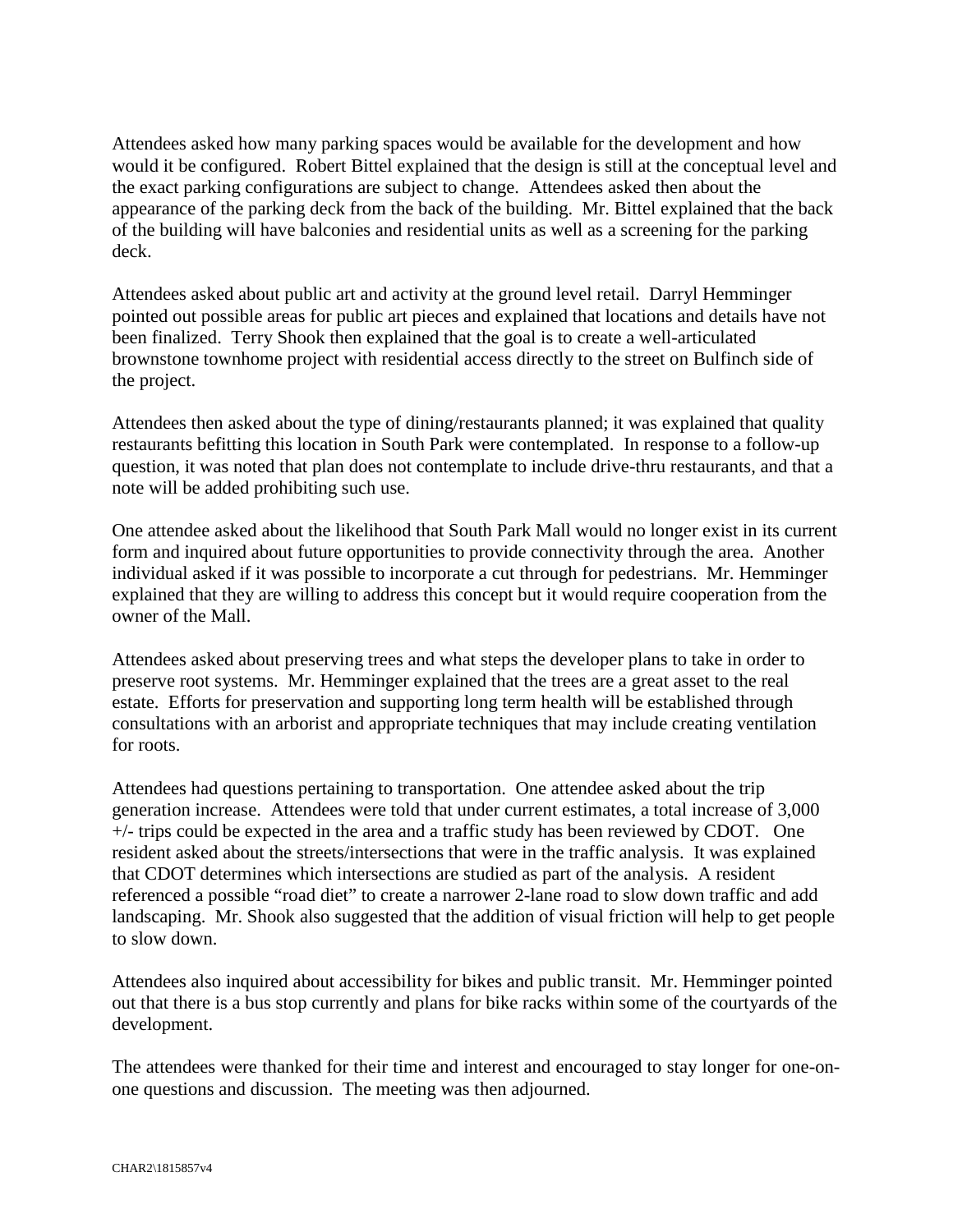#### **CHANGES MADE TO PETITION AS A RESULT OF THE MEETING:**

As a result of community feedback from the meeting, additional elevations will be provided as part of the rezoning application; the development team will assist on additional meetings with the Charlotte Department of Transportation to discuss sidewalk improvements for the broader area; Pedestrian improvements will be detailed and clarified; drive-thru restaurants will be noted as prohibited; rear building finishes will be upgraded; sidewalks will be widened to a minimum of 12' along Barclay Downs; developer will commit to submit an arborist report detailing the measures taken to protect existing trees for city review; the development team will make additional efforts to coordinate future pedestrian/connectivity improvements with the owner of the Mall; and the Petitioner will continue to communicate with neighborhood leaders and stakeholders on additional input.

cc: Mayor and Members of Charlotte City Council Tammie Keplinger, Charlotte Mecklenburg Planning Department John Kinley, Charlotte Mecklenburg Planning Department Darryl Hemminger, ZOM Carolinas Terry Shook, Shook Kelley Robert Bittel, Shook Kelley Randy Goddard, Design Resource Group Julianne McCollom, Yellow Duck Marketing Jeff Brown, Moore & Van Allen, PLLC Bridget Dixon, Moore & Van Allen, PLLC Keith MacVean, Moore & Van Allen, PLLC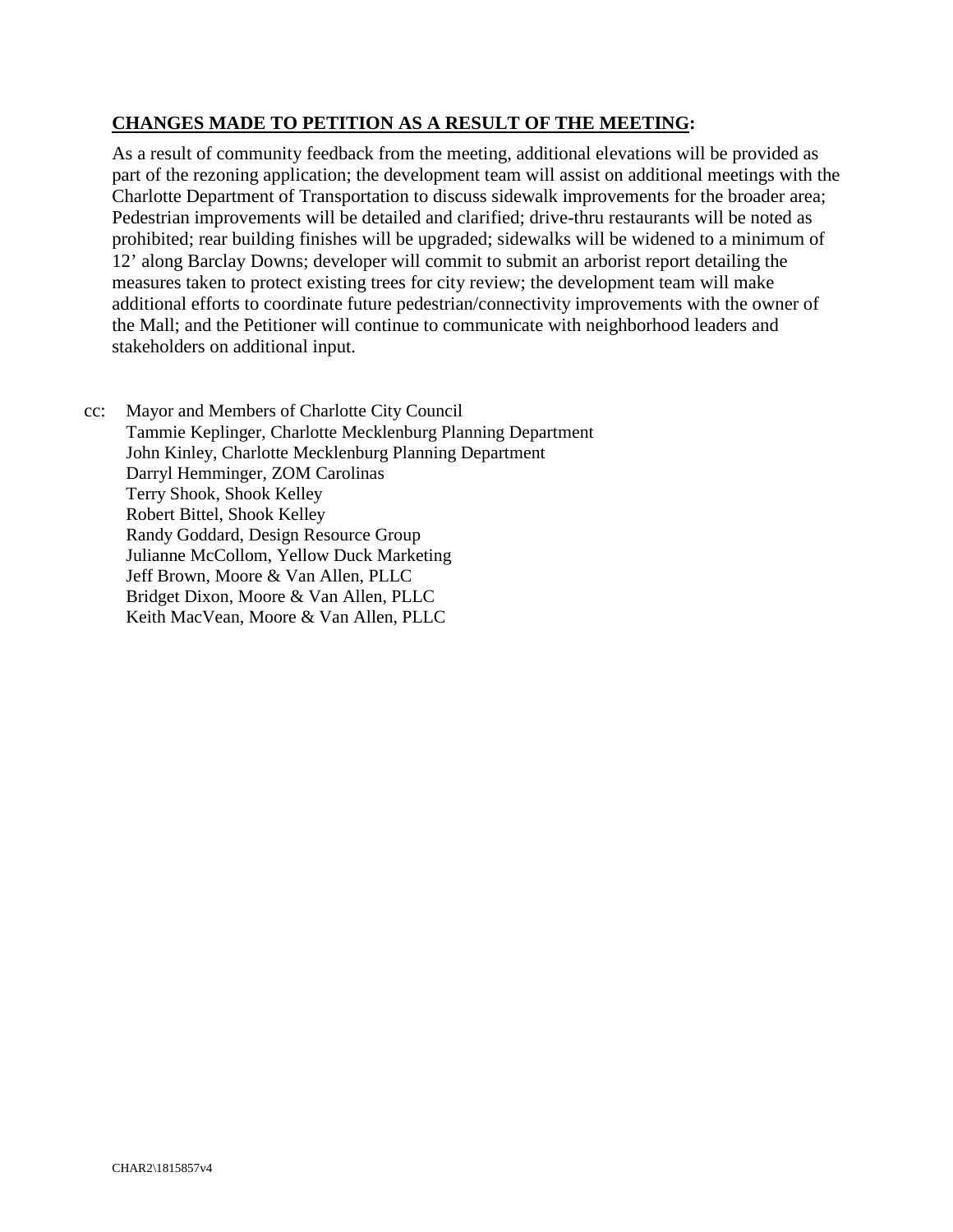| Pet No   | TaxPID               | ownerlastn                                       | ownerfirst                   | cownerfirs cownerlast       | mailaddr1                        | mailaddr2        | city                |           | state zipcode |
|----------|----------------------|--------------------------------------------------|------------------------------|-----------------------------|----------------------------------|------------------|---------------------|-----------|---------------|
|          |                      | 2016-113 17706302 B H H PROPERTY CO #111         |                              | C/O THE BISSELL CO INC      | 4201 CONGRESS ST STE 175         |                  | <b>CHARLOTTE</b>    | NC.       | 28209         |
|          |                      | 2016-113 17706301 CAPITOL TOWERS LLC             |                              |                             | 4725 PIEDMONT ROW DR             | SUITE 800        | <b>CHARLOTTE</b>    | NC.       | 28210         |
|          |                      | 2016-113 17706401 CARNEGIE TEN LLC               |                              |                             | 13860 BALLANTYNE CORP PL STE 300 |                  | <b>CHARLOTTE</b>    | NC.       | 28277         |
|          |                      | 2016-113 17706402 CARTMAN HOTEL LLC              |                              | C/O LEE LAROCHELLE          | 5501 CARNEGIE BLVD               |                  | <b>CHARLOTTE</b>    | NC.       | 28209         |
|          |                      | 2016-113 17706107 CEC-BDA-II PARTNERS LLC        |                              |                             | 4401 BARLCAY DOWNS DR STE 200    |                  | <b>CHARLOTTE</b>    | NC.       | 28209         |
|          |                      | 2016-113 17706404 CEENTA FAIRVIEW PROPERTIES LLC |                              |                             | 6035 FAIRVIEW RD                 |                  | <b>CHARLOTTE</b>    | NC.       | 28210         |
|          |                      | 2016-113 17706118 DOWEL CHARLOTTE LLC            |                              |                             | 4201 CONNECTICUT AVE NW STE 407  |                  | <b>WASHINGTON</b>   | -DC       | 20008         |
|          | 2016-113 17706403 NC |                                                  | FIRST UNION NAT BANK OF      | C/O W E MCGEE VP            | PO BOX 36246                     |                  | <b>CHARLOTTE</b>    | NC.       | 28236         |
|          |                      | 2016-113 17706106 GT REAL ESTATE USA LLC         |                              | ATTN: JIMMY YU              | 6201 FAIRVIEW RD STE 330         |                  | <b>CHARLOTTE</b>    | NC.       | 28210         |
|          |                      | 2016-113 17706117 PARTNERS LP                    | <b>HANFORD-KING PROPERTY</b> | C/O ECKERD PHARMACY         | PO BOX 3165                      |                  | HARRISBURG          | PA        | 17105         |
|          |                      | 2016-113 17706303 RAR2 CONGRESS ST NC LP         |                              | C/O RYAN. LLC DEPT 207      | PO BOX 4900                      |                  | SCOTTSDALE          | AZ        | 85261         |
|          |                      | 2016-113 17706108 SOUTHPARK MALL LP              |                              | C/O SIMON PROPERTY GROUP    | PO BOX 6120                      |                  | <b>INDIANAPOLIS</b> | IN        | 46206         |
|          |                      | 2016-113 17706121 SOUTHPARK MALL LP              |                              | C/O THE NEIMAN MARCUS GROUP | C/O RYAN LLC-PTS                 | PO BOX 460389    | HOUSTON             | TX        | 77056         |
| 2016-113 |                      | ZOM DEVELOPMENT ATTN: DARRYL HEMMINGER           |                              |                             | 4208 SIX FORKS RD, SUITE 1000    |                  | RALEIGH             | NC.       | 27609         |
|          |                      | DEVANEY                                          | M. JAY                       | NEXSEN PRUET. PLLC          | 701 GREEN VALLEY ROAD            | <b>SUITE 100</b> | GREENSBORO          | <b>NC</b> | 27408         |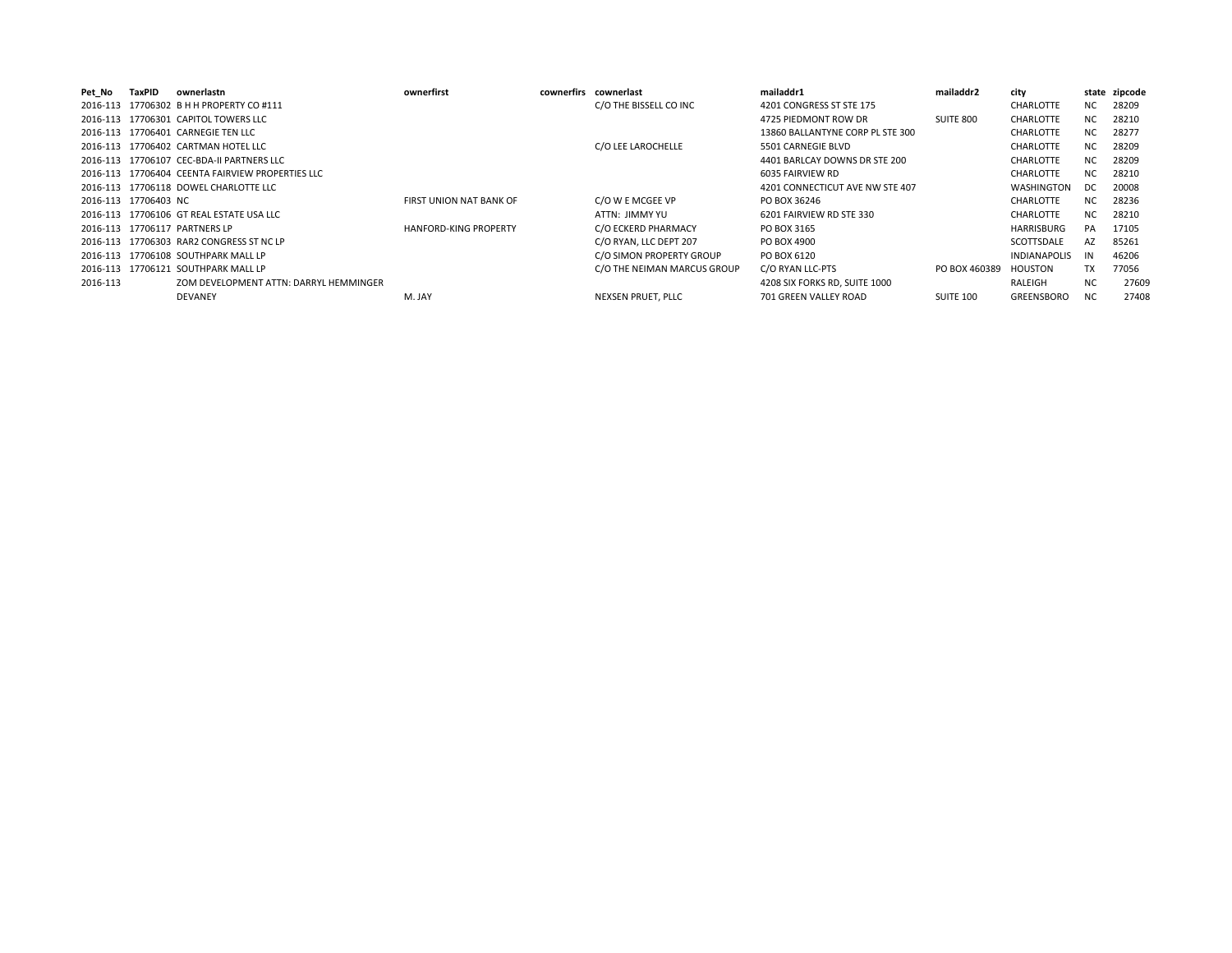| Pet. No. | FirstName | LastName   | OrgLabel                                           | MailAddres                     | MailCity       | Με MailZip      |
|----------|-----------|------------|----------------------------------------------------|--------------------------------|----------------|-----------------|
| 2016-113 | Jo Ellen  | Bray       | Briar Creek (Lower) HOA                            | 3118 Michael Baker Place       | Charlotte      | <b>NC 28209</b> |
| 2016-113 | Margaret  | Lee        | Parkdale League NA                                 | 5400 Wintercrest Lane          | Charlotte      | <b>NC 28209</b> |
| 2016-113 | Gina      | Collias    | Picardy HOA                                        | 315 Garrison Drive             | Kings Mountain | <b>NC 28086</b> |
| 2016-113 | Wilna     | Eury       | Picardy HOA                                        | 3040 Eastham Lane              | Charlotte      | <b>NC 28209</b> |
| 2016-113 | Beth      | Carpenter  | Deering Oaks NA                                    | 2400 Richardson Drive          | Charlotte      | <b>NC 28211</b> |
| 2016-113 | Christine | Woods      | Heatherstone NA                                    | 3635 Stokes Avenue             | Charlotte      | <b>NC 28210</b> |
| 2016-113 | Phyllis   | Strickland | Picardy HOA                                        | 5809 Wintercrest Lane          | Charlotte      | <b>NC 28209</b> |
| 2016-113 | Roger     | Coates     | Glenkirk NA                                        | 5616 Glenkirk Road             | Charlotte      | <b>NC 28210</b> |
| 2016-113 | Randy     | Thomas     | Southpark Mall - Simon Properties                  | 4400 Sharon Road               | Charlotte      | <b>NC 28211</b> |
| 2016-113 | Derek     | Dittner    | <b>Barclay Downs HOA</b>                           | 3831 Barclay Downs Drive       | Charlotte      | <b>NC 28209</b> |
| 2016-113 | Ike       | Grainger   | Park Phillips Townhomes Owners Assoc.              | 6716 Churchill Park Court      | Charlotte      | <b>NC 28210</b> |
| 2016-113 | Leslie    | Mueller    | Closeburn & Glenkirk NA                            | 5523 Closeburn Road            | Charlotte      | <b>NC 28210</b> |
| 2016-113 | Maddy     | Baer       | <b>Wrencrest HOA</b>                               | 5617 Fairview Rd #7            | Charlotte      | <b>NC 28209</b> |
| 2016-113 | Steven    | Bock       | South Park NA                                      | 2719 Phillips Drive            | Charlotte      | <b>NC 28210</b> |
| 2016-113 | John      | McCann     | Piedmont Row HOA                                   | 4620 Piedmont Row Drive        | Charlotte      | <b>NC 28210</b> |
| 2016-113 | Rachel    | Gold       | Firstserve Residential, Inc.                       | 5970 Fairview Road, Suite 710  | Charlotte      | <b>NC 28210</b> |
| 2016-113 | Anna      | Wilder     | <b>Barclay Downs HOA</b>                           | 3201 Wickersham Road           | Charlotte      | <b>NC 28211</b> |
| 2016-113 | Connie    | Farrell    | Beverly Woods Civic Assoc.                         | 3332 Champaign Street          | Charlotte      | <b>NC 28210</b> |
| 2016-113 | Roger     | Coates     | Closeburn/Glenkirk Neighborhood                    | 5616 Glenkirk Road             | Charlotte      | <b>NC 28210</b> |
| 2016-113 | Rachel    | Gold       | Ballantyne Residential POA, Inc.                   | 5970 Fairview Road, Suite 710  | Charlotte      | <b>NC 28210</b> |
| 2016-113 | Tom       | Golen      | Piedmont Row COA                                   | 4625 Piedmont Row Drive, #511E | Charlotte      | <b>NC 28210</b> |
| 2016-113 | George    | Caudle     | Fair Medows HOA                                    | 3230 Sunnybrook Drive          | Charlotte      | <b>NC 28210</b> |
| 2016-113 | Todd      | Dunnagan   | Beverly Woods NA                                   | 4017 Meadston Lane             | Charlotte      | <b>NC 28210</b> |
| 2016-113 | Tammi     | Gilbert    | Southpark                                          | 5731 Closeburn Road            | Charlotte      | <b>NC 28210</b> |
| 2016-113 | Anne      | Greak      | Ballantyne Residential Property Owners Association | 5970 Fairview Road, Ste 710    | Charlotte      | <b>NC 28210</b> |
| 2016-113 | David     | Herran     | Fairmeadows Neighborhood Association               | 2918 Eastburn Road             | Charlotte      | <b>NC 28210</b> |
| 2016-113 | Robert    | Aulebach   | Royal Crest Homeowners Association                 | 6000 South Regal Lane          | Charlotte      | <b>NC 28210</b> |
| 2016-113 | Rachel    | Gold       | Highgrove Homeowners Association                   | 5970 Fairview Road, Ste 710    | Charlotte      | <b>NC 28210</b> |
| 2016-113 | Brian     | Gesing     | <b>Barclay Downs Homeowners Association</b>        | 3301 Ferncliff Road            | Charlotte      | <b>NC 28211</b> |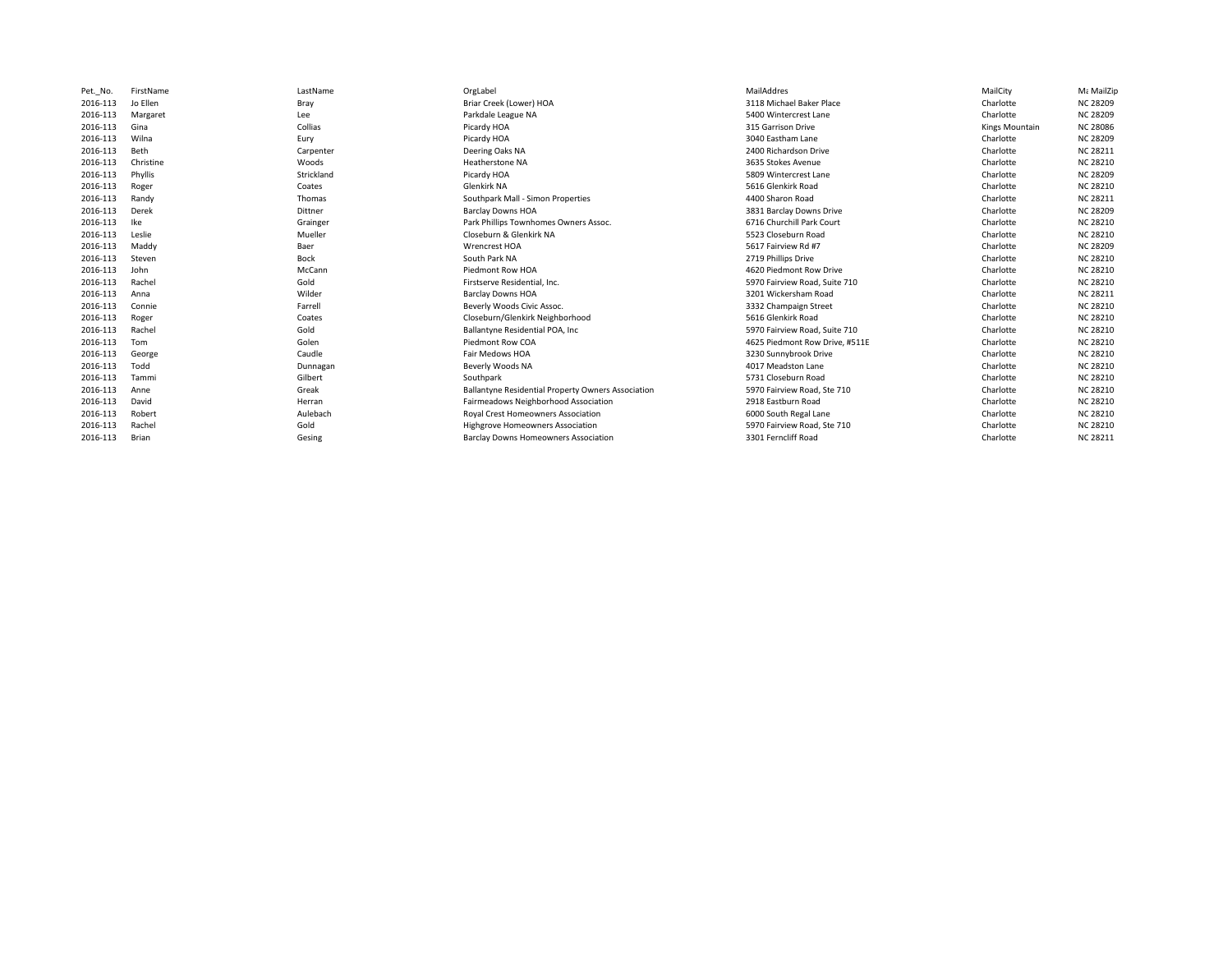#### **NOTICE TO INTERESTED PARTIES OF A REZONING PETITION PETITION # 2016-113 – ZOM Development**

| Subject:                   | Rezoning Petition No. 2016-113                                                   |
|----------------------------|----------------------------------------------------------------------------------|
| Petitioner/Developer:      | <b>ZOM</b> Development                                                           |
| <b>Current Land Use:</b>   | Office Building                                                                  |
| <b>Existing Zoning:</b>    | $O-1$                                                                            |
| <b>Rezoning Requested:</b> | MUDD(O)                                                                          |
| Date and Time of Meeting:  | Tuesday, August 9, 2016 at 7:00 p.m.                                             |
| Location of Meeting:       | <b>Sharon United Methodist Church</b><br>4411 Sharon Road<br>Charlotte, NC 28211 |
| Date of Notice:            | July 26, 2016                                                                    |

We are assisting ZOM Development (the "Petitioner") on a Rezoning Petition recently filed to allow the development of the site with a well-designed high quality residential community with active ground floor uses, including retail, and residential units that directly relate to the street located on Barclay Downs Drive (the "Site"). We take this opportunity to furnish you with basic information concerning the Petition and to invite you to attend a Community Meeting to discuss it.

#### **Background and Summary of Request:**

This Petition involves a request to rezone the  $\pm 2.679$  acre Site from O-1 to MUDD(O). The rezoning plan proposes to allow the development of the Site with 266 high quality residential units with 15,000 square feet of ground floor retail space. The Site will be developed to include improved pedestrian connections as well as amenity spaces and opportunities for outdoor dining. The building height will not exceed six stories. See Site Location on reverse side.

#### **Community Meeting Date and Location:**

The Charlotte-Mecklenburg Planning Department's records indicate that you are either a representative of a registered neighborhood organization or an owner of property near the Site. **Accordingly, we are extending an invitation to attend the upcoming Community Meeting to be held on Tuesday, August 9, 2016, at 7:00 p.m. at Sharon United Methodist Church, 4411 Sharon Road, Charlotte, NC 28211.** Representatives of the Petitioner look forward to discussing this exciting rezoning proposal with you at the Community Meeting.

In the meantime, should you have questions about this matter, you may call Bridget Dixon (704-331-2379) or Jeff Brown (704-331-1144). Thank you.

cc: Mayor and Members of Charlotte City Council Tammie Keplinger, Charlotte Mecklenburg Planning Commission Darryl Hemminger, ZOM Carolinas Jeff Brown, Moore & Van Allen, PLLC Bridget Dixon, Moore & Van Allen, PLLC Keith MacVean, Moore & Van Allen, PLLC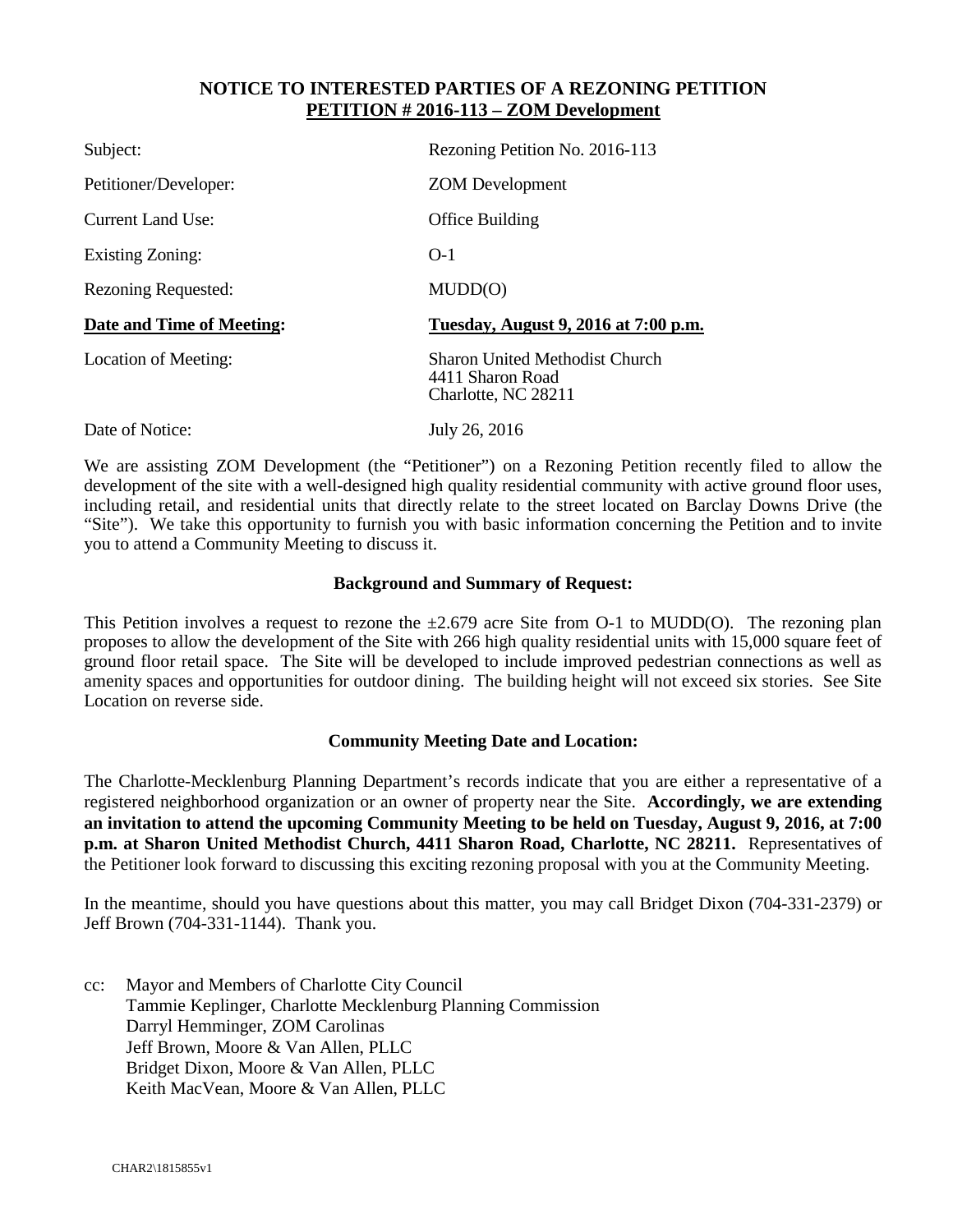### **Site Location**

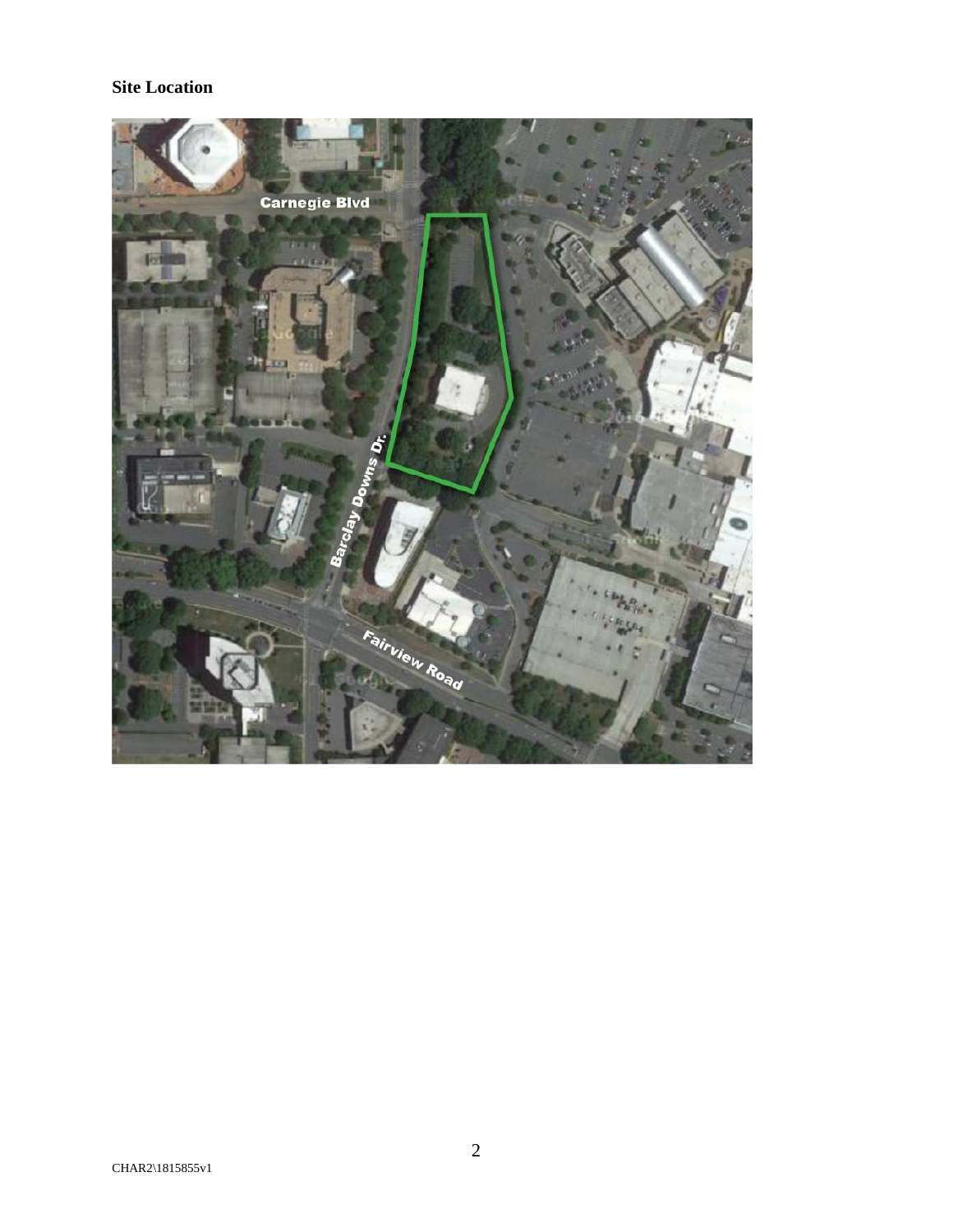|                 | <b>NAME</b>        | <b>ADDRESS</b>                  | <b>TELEPHONE</b>   | <b>EMAIL ADDRESS</b>                 |
|-----------------|--------------------|---------------------------------|--------------------|--------------------------------------|
| 29              | MIRIAM MARTIN      | 3040 EASTHAM LN                 | $70453 - 2615$     | MIRIAM THE GARDNER @ ATT, NET        |
| 30              | WILNA EURI         | 3040 EASTHAM W                  |                    | 104853-2615 WILNA, EURY @ATT. NET    |
| 31              | Bernie Gestas      | 3301 Fenchiff Rd                | 204806-1524        | bernardgesing @gmail.com             |
| 32              | ASON RERICHA       | 3910 BARCLAY DOWNS 704-576-8841 |                    | JASON. RERICHA COGAMIL.COM           |
| $\overline{33}$ | Lee & Jocelyn give | 2725 Perserwych Re              |                    | 704-367.2002 Bethismo@caroling       |
| 34              | Lavra Spencer      | 2342 Richardson Dr.             | $704 - 365 - 1978$ | Herspercer@ bellsouth.net            |
| 35              | DEREK DITTING      | 3831 Borchy Downs Dr            |                    | 7047243698 Darthren Dcarolma. r. com |
| 36              | REBELL BANT        | 2500 SAYRE RD.                  | 704-527.4221       | rfant@archmatfers.com                |
| 37              |                    |                                 |                    |                                      |
| 38              |                    |                                 |                    |                                      |
| 39              |                    |                                 |                    |                                      |
| 40              |                    |                                 |                    |                                      |
| 41              |                    |                                 |                    |                                      |
| 42              |                    |                                 |                    |                                      |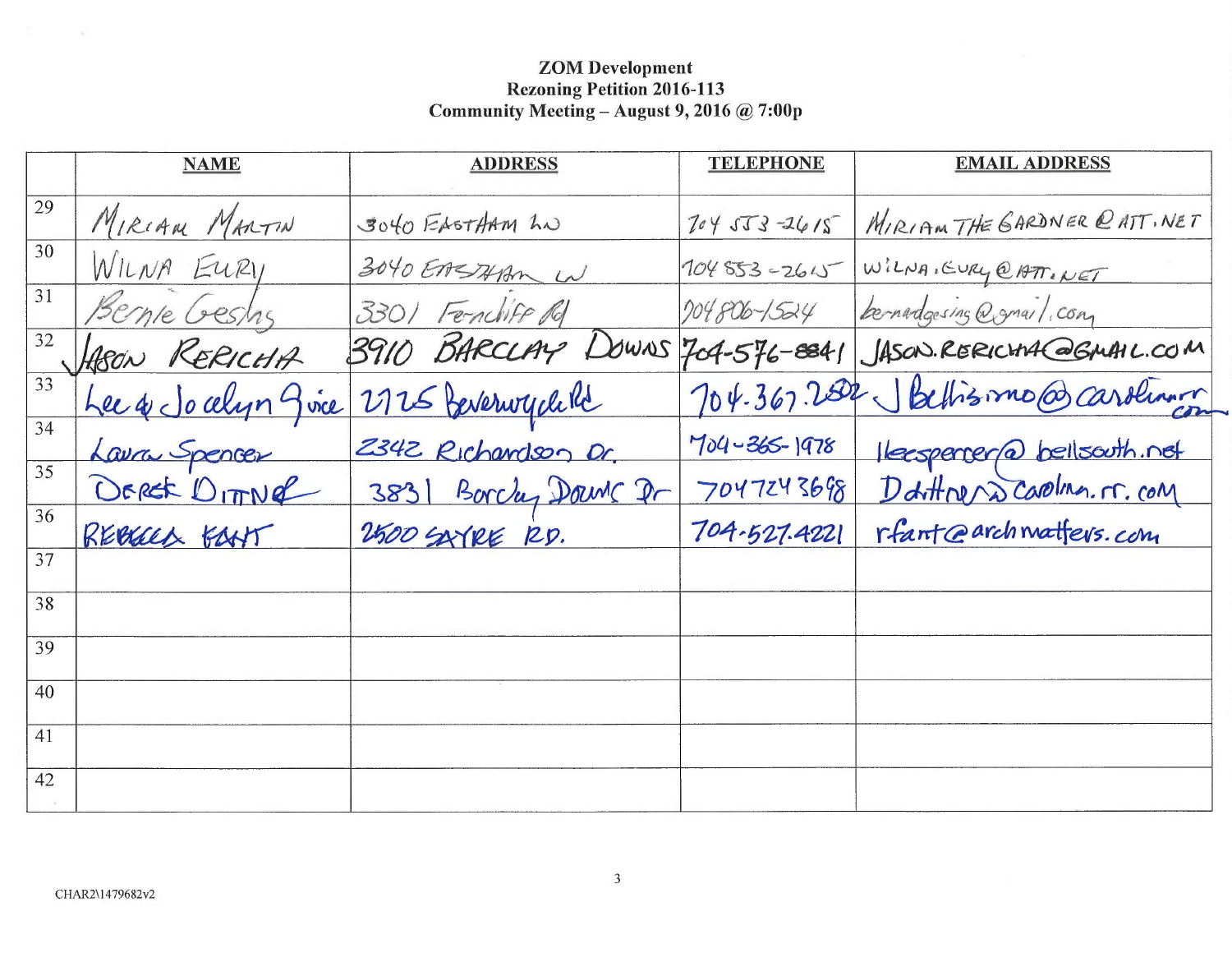|                | <b>NAME</b>      | <b>ADDRESS</b>                                                         | <b>TELEPHONE</b> | <b>EMAIL ADDRESS</b>                                      |
|----------------|------------------|------------------------------------------------------------------------|------------------|-----------------------------------------------------------|
| $\mathbf{1}$   | Charles HARRIS   | 721 GOVENOR MORRISON ST 7046194453 TMH2146 CARolina, RR.COM            |                  |                                                           |
| $\overline{2}$ | Toyce HARRie     | $\prime\prime$                                                         | $J_{\ell}$       |                                                           |
| 3              | John Crowell     |                                                                        |                  | 704-714-7641 Scrowell Olincola harris, Com                |
| $\overline{4}$ | Patrick (eterman | 225 west Washington Inclinanapolis 317-263-7731 ppeterman @ Simon. com |                  |                                                           |
| 5              | du Thomas        |                                                                        |                  |                                                           |
| 6              | DeVANY           |                                                                        |                  | 701 Green Volly RD Glom 336 3875108 Jakonay @ Negos priet |
|                |                  |                                                                        |                  |                                                           |
| 8              |                  |                                                                        |                  |                                                           |
| 9              |                  |                                                                        |                  |                                                           |
| 10             |                  |                                                                        |                  |                                                           |
| 11             |                  |                                                                        |                  |                                                           |
| 12             |                  |                                                                        |                  |                                                           |
| 13             |                  |                                                                        |                  |                                                           |
| 14             |                  |                                                                        |                  |                                                           |
|                |                  |                                                                        |                  |                                                           |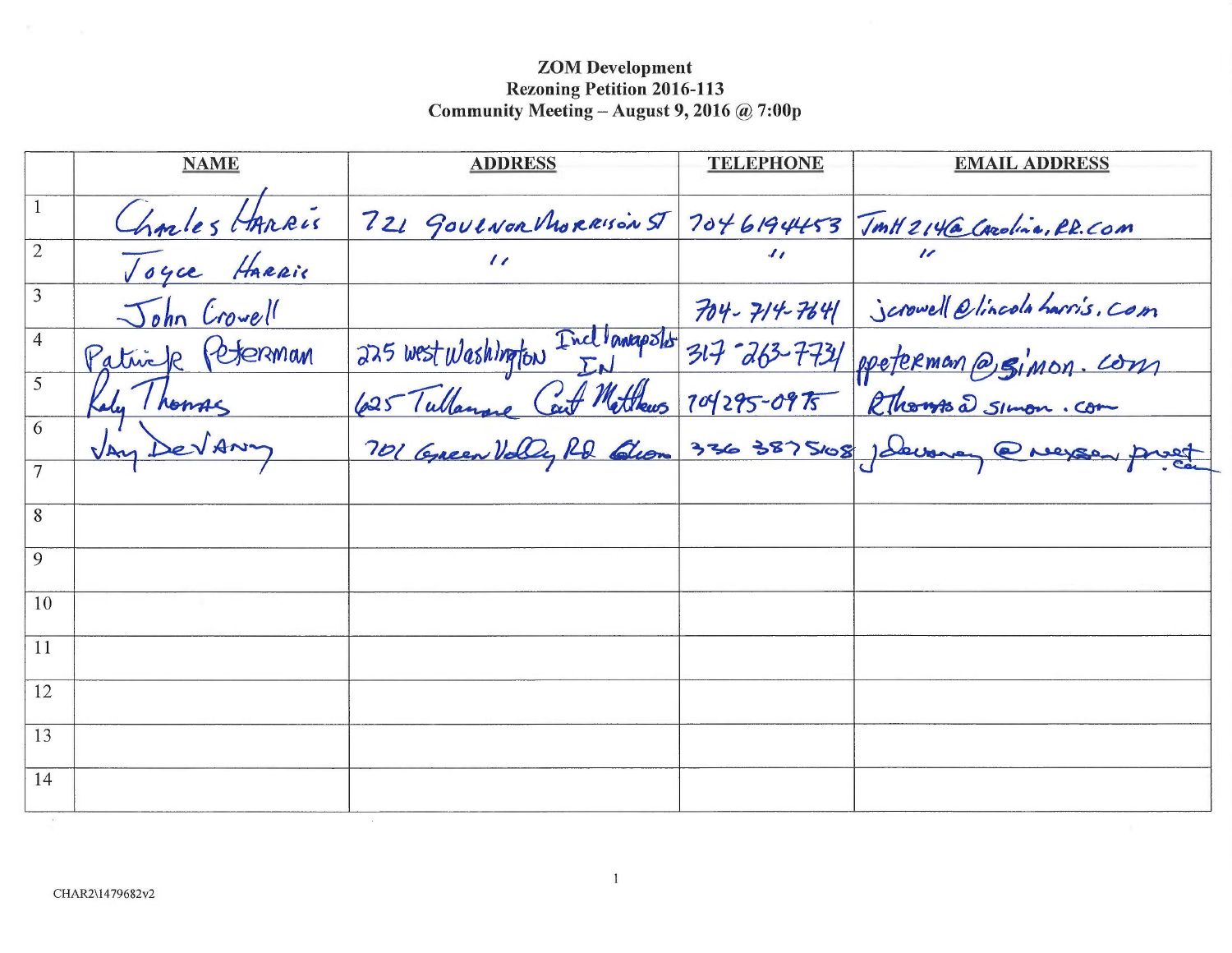|                 | <b>NAME</b>                          | <b>ADDRESS</b>       | <b>TELEPHONE</b> | <b>EMAIL ADDRESS</b>      |
|-----------------|--------------------------------------|----------------------|------------------|---------------------------|
| 15              | Jimthyan Rogers                      | 4327 Cameron Ochs Ar |                  | <u>Jungers egnail com</u> |
| $\overline{16}$ |                                      | 3051 function pd     |                  |                           |
| $\overline{17}$ | Tatic Bos<br>SAM Hocan<br>James East | 3934 Banclay Dam     |                  | SASAMS@ Gmail. Can        |
| $\overline{18}$ |                                      |                      |                  |                           |
| 19              |                                      |                      |                  |                           |
| 20              |                                      |                      |                  |                           |
| 21              |                                      |                      |                  |                           |
| 22              |                                      |                      |                  |                           |
| 23              |                                      |                      |                  |                           |
| 24              |                                      |                      |                  |                           |
| 25              |                                      |                      |                  |                           |
| 26              |                                      |                      |                  |                           |
| 27              |                                      |                      |                  |                           |
| 28              |                                      |                      |                  |                           |